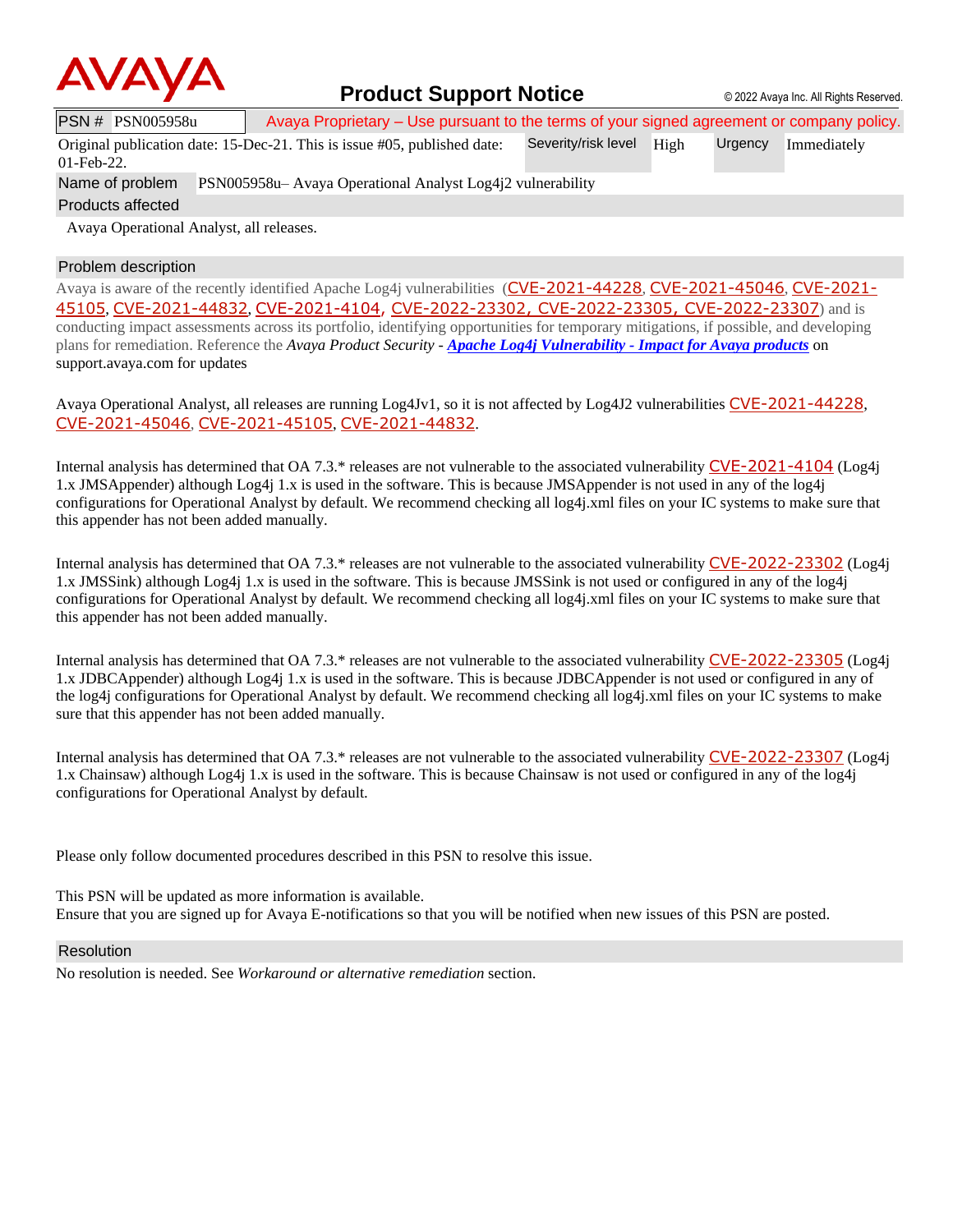### Workaround or alternative remediation

The actions can be implemented by Customer/Partner.

• For log4j version 1.x (All IC Releases), vulnerable appenders are not configured in OOTB IC packages.

| <b>CVE</b>           | Mitigation                                                                                                                                                                                                                                                                                       |
|----------------------|--------------------------------------------------------------------------------------------------------------------------------------------------------------------------------------------------------------------------------------------------------------------------------------------------|
| <b>CVE-2021-4104</b> | Ensure JMSAppender is not used in logging configuration settings.<br>Disable the log4j feature that allows "to load a remote configuration file or to<br>configure the logger through the code".                                                                                                 |
| CVE-2022-23302       | - Comment out or remove JMSSink in the Log4 configuration if it is used<br>- Remove the JMSSink class from the server's jar files. For example:<br>$zip -q -d log4j-*. jar org/apache/log4j/net/JMSSink.class$                                                                                   |
| CVE-2022-23305       | - Comment out or remove JDBCAppender in the Log4j configuration if it is used<br>- Remove the JDBCAppender class from the server's jar files. For example:<br>zip -q -d log4j-*.jar org/apache/log4j/jdbc/JDBCAppender.class                                                                     |
| CVE-2022-23307       | Avoid using Chainsaw to view logs, and instead use some other utility, especially<br>if there is a log view available within the product itself.<br>- Remove the Chainsaw classes from the log4j jar files. For example:<br>zip -q -d $log4i$ <sup>-*</sup> .jar org/apache/ $log4i$ /chainsaw/* |

## Remarks

Issue 1 – December 15, 2021: Initial publication.

Issue 2 – December 17, 2021: Added info related to CVE-2021-45046.

Issue 3 – December 21, 2021: Added info related to CVE-2021-45105.

Issue 4 – January 3, 2022: Added info related t[o CVE-2021-44832](https://cve.mitre.org/cgi-bin/cvename.cgi?name=CVE-2021-44832) and [CVE-2021-4104.](https://cve.mitre.org/cgi-bin/cvename.cgi?name=CVE-2021-4104)

Issue 5 – February 1, 2022: Updated *Problem Description* and *Workaround* sections according to new found vulnerabilities [CVE-](https://www.cvedetails.com/cve/CVE-2022-23302/)[2022-23302,](https://www.cvedetails.com/cve/CVE-2022-23302/) [CVE-2022-23305,](https://www.cvedetails.com/cve/CVE-2022-23305/) [CVE-2022-23307.](https://www.cvedetails.com/cve/CVE-2022-23307/)

# **Patch Notes**

The information in this section concerns the patch, if any, recommended in the Resolution above.

| Backup before applying the patch |                       |
|----------------------------------|-----------------------|
| Always                           |                       |
| Download                         |                       |
| $n/a$ .                          |                       |
| Patch install instructions       | Service-interrupting? |
| n/a                              | Yes                   |
| Verification                     |                       |
| n/a                              |                       |
| Failure                          |                       |
| n/a                              |                       |
| Patch uninstall instructions     |                       |
| n/a                              |                       |

# **Security Notes**

© 2022 Avaya Inc. All Rights Reserved. Page 2 The information in this section concerns the security risk, if any, represented by the topic of this PSN.